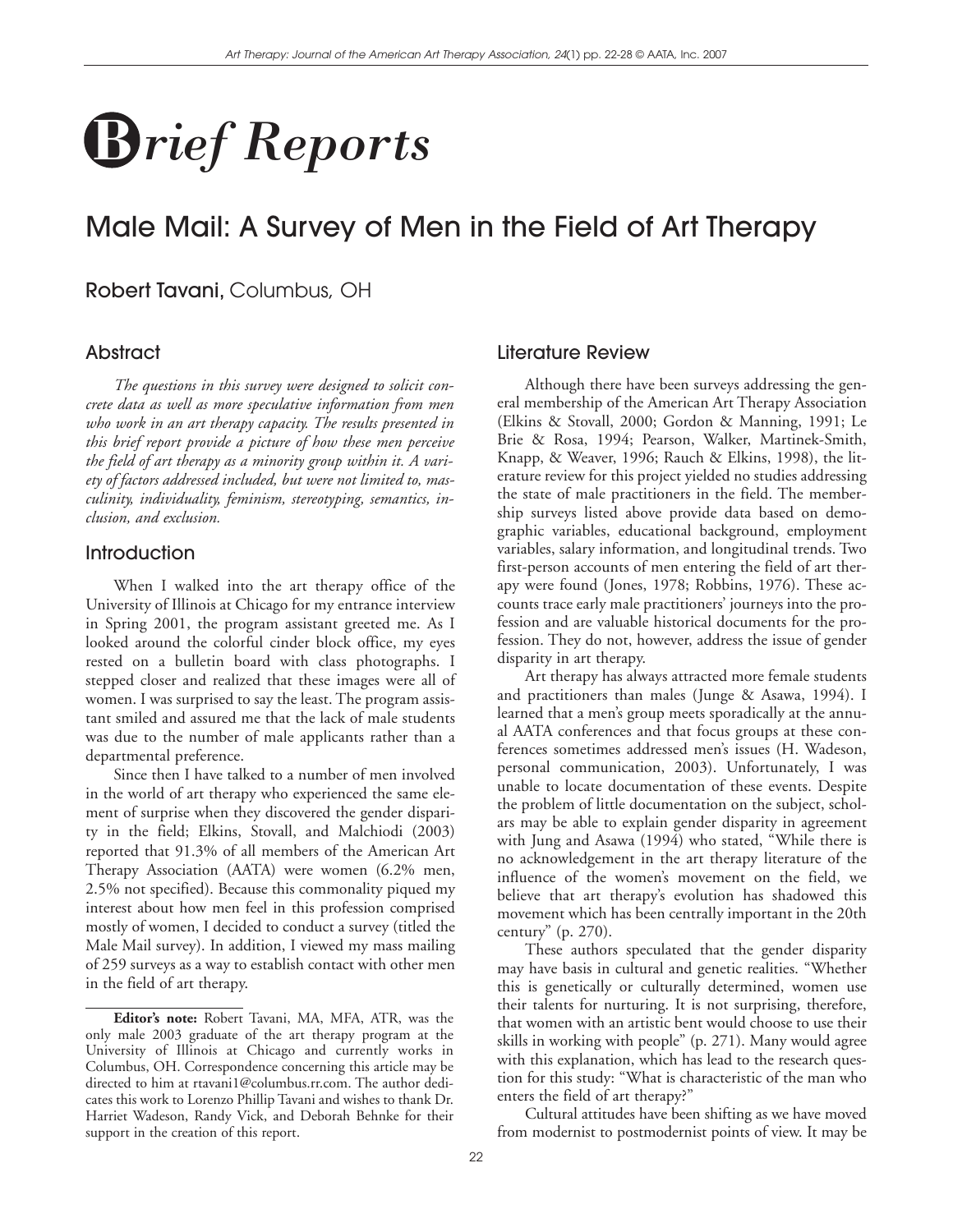that current cultural attitudes play a part in men's involvement in art therapy as well as their responses to this survey. Rosenau (1992) characterized this shift in her observation that "the post-modern challenges to modern rational organization radiates across fields" (p. 7). Hutcheon (2002) noted that in postmodernism, appearance and image have priority over the technical, practical, and efficient. Henriques, Holoway, Urwin, Venn, and Walkerdine (1984) explained that in psychology, postmodernism questions the conscious, logical, coherent subject. If men in the postmodern age are surrounded by different cultural attitudes, it would seem that their own attitudes toward profession and gender inevitably would be affected.

# Method

The main objective of the survey (see Appendix) was to get a sense of male respondents' feelings about gender, women, masculinity, and minority status in the field of art therapy. This objective was inspired by my own experiences as a lone male in a program with 13 female students and an all-female faculty. It was also inspired by my own ignorance of the gender disparity before entering the field of art therapy. As a studio arts faculty member, I had taught for a decade in college art departments. In that context, the male to female ratio favored men. Why, then, was I so unaware that in this artistic field, females outnumbered males?

The 12 items on the survey were developed to collect data about the attitudes and experiences of the male minority in the field of art therapy. Survey statements such as "When I hear the titles 'artist' and 'therapist,' I think…" had a dual purpose: to determine how men who are unaware of art therapy's gender disparity are initially influenced by the profession's title, and whether or not men associate a specific gender with the identifying terms "artist" or "therapist." It was as important to decipher the impact of the title "art therapy" as it was to determine why certain men gravitate to a profession dominated by women.

Survey packets were sent to all males listed in the *American Art Therapy Association, Inc. 2002-2003 Membership Directory.* In addition, art therapy department staff and instructors of several academic institutions distributed the survey to male students in their art therapy programs. The packet included a survey, a self-addressed stamped envelope for the return of the survey, and a cover letter explaining the motivation for the survey. Of the 259 packets mailed, only 10 surveys came back stamped "return to sender" which indicates a high accuracy rate for the AATA directory. Some participants did submit very interesting and sometime passionate testimonials as part of their responses.

#### Results

Of 249 surveys received, 112 (45%) were completed and returned on time. General percentages are given for responses, as well as percentages by age brackets (all percentages are rounded to the nearest whole percent). In some cases the age of respondents seemed to make little difference and in others a trend seemed to develop based

Table 1 Ethnic Distribution (N=109)

| Ethnicity          | Percentage<br>Respondents |
|--------------------|---------------------------|
| African American   | 3.0                       |
| Asian American     | 2.0                       |
| Caucasian American | 87.0                      |
| Hispanic American  | 4.5                       |
| Native American    | .5                        |
| Not Specified      | 3.0                       |

Table 2 Age Distribution

| <b>Age Bracket</b> | Percentage<br>Respondents |
|--------------------|---------------------------|
| $80-89$ (N=1)      | 1.0                       |
| $70-79$ (N=5)      | 4.0                       |
| 60-69 ( $N=12$ )   | 11.0                      |
| 50-59 ( $N=33$ )   | 29.5                      |
| 40-49 ( $N=25$ )   | 22.5                      |
| $30-39$ (N=32)     | 28.5                      |
| $20-29$ (N=4)      | 3.5                       |

on age. Tables 1 and 2 detail the age as well as the ethnic make-up of respondents in the survey.

Answers to questions 1a and 1b indicate that 56% of respondents were aware that females outnumbered men when they entered the field of art therapy; 33% were unaware of this gender disparity but would have entered the field regardless of this fact. Of those unaware of the gender disparity, 16% were uncertain whether or not they would have entered the field if aware of it. Figure 1 provides the age breakdown in relation to this item.

The female-to-male ratio in graduate programs attended by respondents averaged 17:2 without mentionable variation among age brackets. The ratio between professional male art therapists and female professionals (not necessarily female art therapists) is 1:3.

While 20% were not registered art therapists (ATR), 66% of respondents were. This 20% was comprised of art therapy graduate students, recent art therapy graduates working under supervision, and other professionals (14% did not respond to this item). A majority of respondents, 75%, worked in an art therapy capacity and 17% did not (with 8% providing no response). A substantial percentage of respondents (21%) believed that they have experienced professional advancement due to being male and 44% did not. Responses to question 11b determined that 17% expected professional advancement as a result of being male, whereas 51% did not. Overall, 36% were uncertain if gender has or will influence advancement, and 31% did not respond.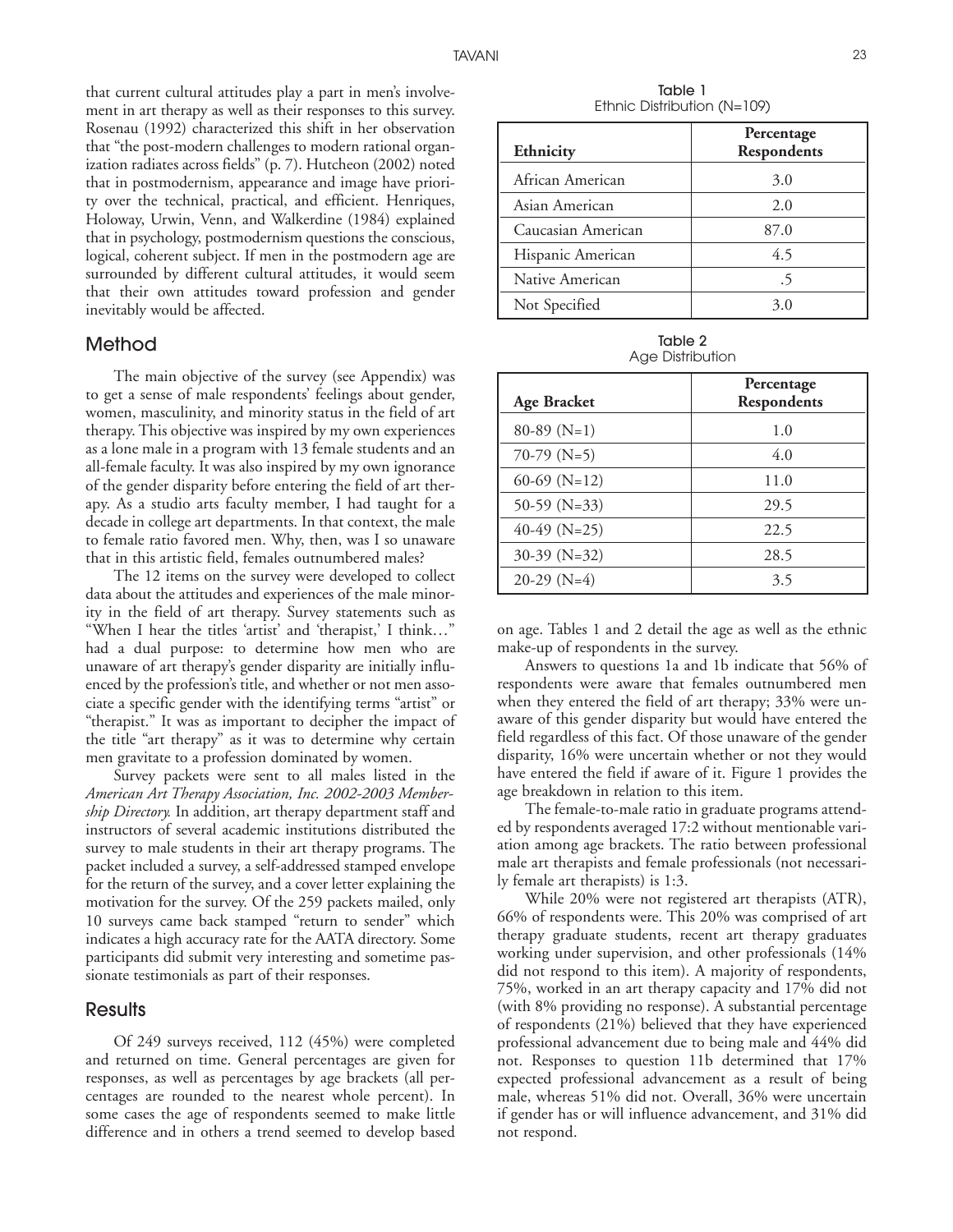

Figure 1 Awareness of Gender Disparity by Age Bracket



Figure 2 Perceptions of Respondents by Self and Others



Figure 3 Location of Self on a Masculine-Feminine Continuum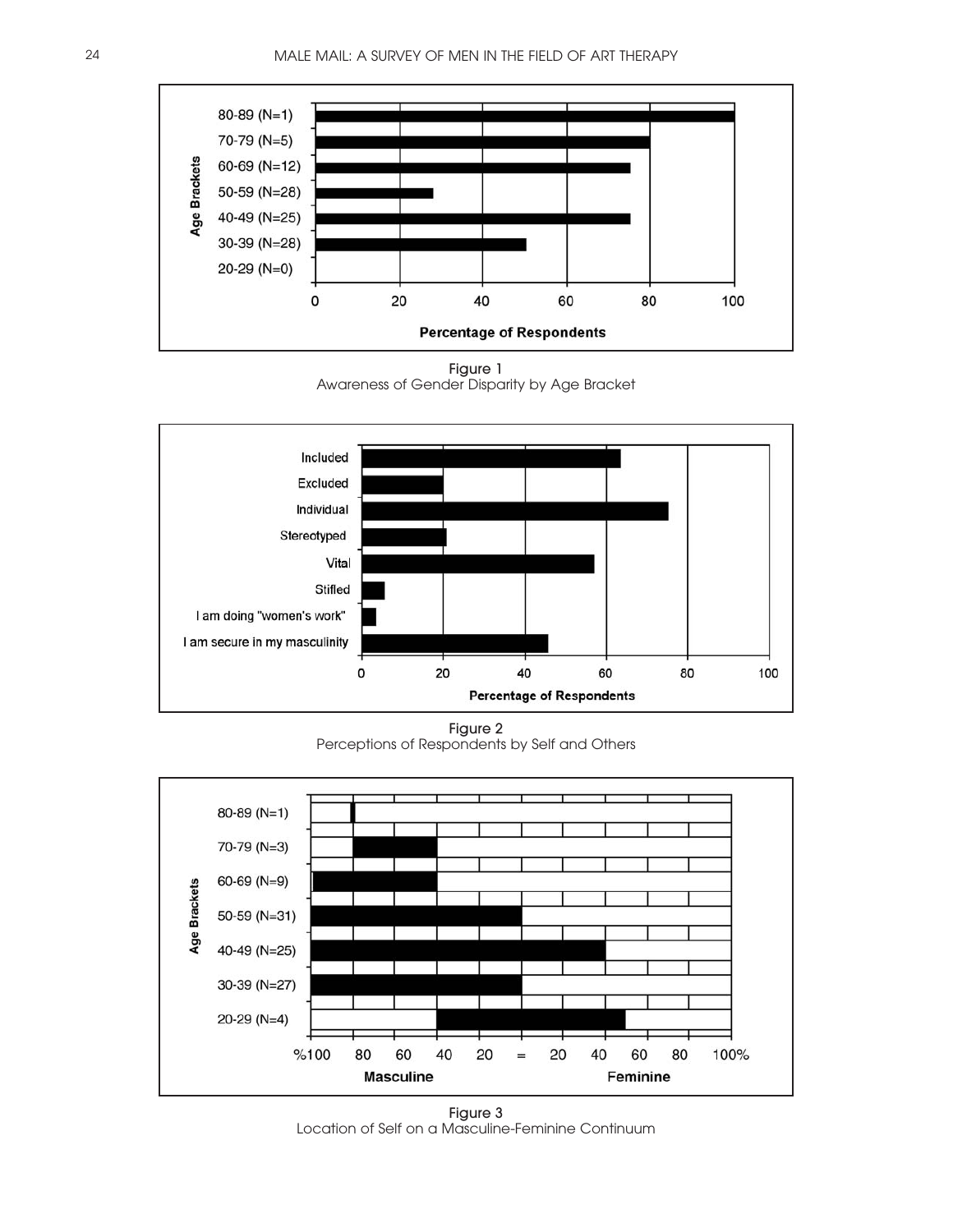

Figure 4 Associations to the Titles "Artist" and "Therapist"



Figure 5 Response to the Question, "Do you consider yourself a feminist?"

Figure 2 indicates how men felt about themselves in the field of art therapy and how others perceive them. A majority, 64%, of respondents felt included, while 20% felt excluded; 75% felt treated as individuals while 20% felt stereotyped, and 57% felt vital while 5% felt stifled. Only 3% of respondents believed that they are perceived in society as doing "women's work," and 41% felt that they are perceived as secure in their masculinity. A majority of respondents, 64%, believed that they are perceived as an integral part of the mental health system.

Question 2 asked each respondent to locate himself on a "masculine-feminine continuum." As Figure 3 displays the range for each age group, the following data offers overall percentages. Overall, 80% of respondents located themselves on the masculine side of the continuum. Seven percent located themselves as equally masculine and feminine, and 2% located themselves on the feminine side of the continuum. Of the respondents, 11% chose not to respond.

Figure 4 presents the data relating gender associations to occupational titles. When asked which gender comes to mind when the titles "artist" or "therapist" are mentioned,

56% responded "both" (genders) under the title "artist," and 61% responded "both" under the title "therapist." "Female" was selected by 2% for "artist," and 3% selected "female" for "therapist." "Male" was selected by 16% for "artist" and 11% selected "male" for "therapist." "Neither" was selected for the title "artist" by 19% of respondents, 7% selected "neither" for "therapist," and 14% left the question unanswered.

In Figure 5, 27% of respondents consider themselves feminists, and 50% do not, 8% are uncertain and 15% did not answer this question. These percentages are surprising and particularly interesting in relation to age, and will be discussed later in this paper.

# **Discussion**

Why have a substantial number of men approached art therapy unaware of its gender disparity? Does the name of our profession, which is a combination of the titles "artist" and "therapist" influence men's perceptions of gender when considering the field? The assumption of this research was that men, more often than women, are associated with the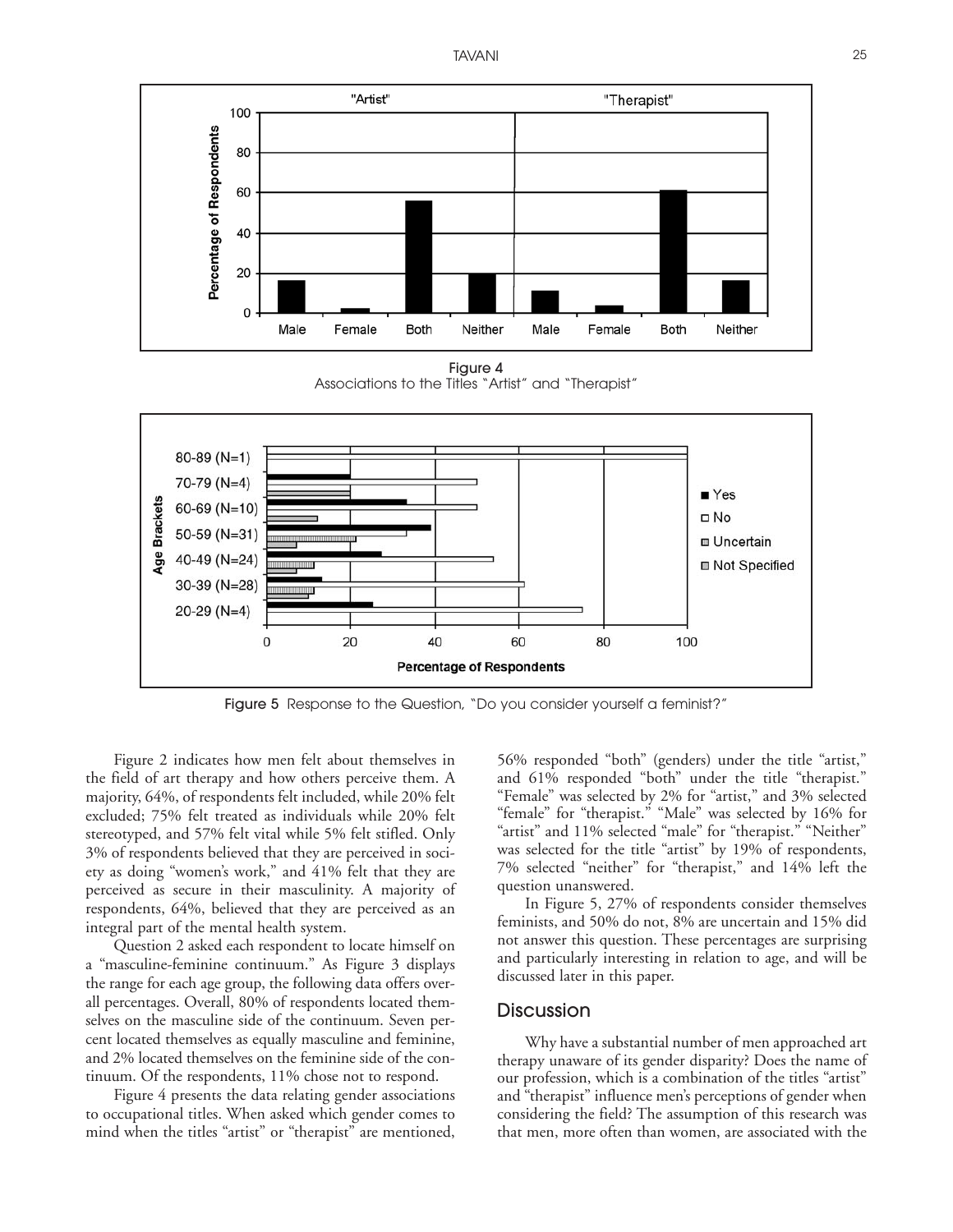titles "artist" and "therapist" and, as a result, men who hear the title "art therapist" might equate male artist and male therapist with male art therapist. However, respondents to this survey did not seem to support this notion. When considering the term "artist," the majority of participants (75%) responded either "both" or "neither." For the term "therapist," the majority (77%) endorsed "both" or "neither." This finding seems to suggest largely non-gendered associations to these terms among the men sampled. When a specific gender was selected, "male" was endorsed more frequently (16% for "artist;" 11% for "therapist") than "female" (2% for "artist;" 4% for "therapist"). This may suggest a trend toward gendered perceptions but may also indicate associations with a same-sex professional role model from the respondents' lives.

Another possible explanation of men's neutrality with respect to gender may have to do with the historic beginnings of the profession in the United States. The American Art Therapy Association was established during an era of civil rights in the country (Junge & Asawa, 1994). Equality was in the forefront of society and this hybrid profession combined two disciplines that were decidedly maledominated, art and therapy, to create a third that was different. Also of interest is postmodernism, which many cultural critics began discussing in the late 1960s and early 1970s. Postmodernism espouses hybridization over purity, inclusion rather than exclusion, and intuition rather than reason (Rosenau, 1992). There are strong similarities between art therapy and the characteristics of postmodernism. Have the postmodern characteristics listed above permeated our culture to such a degree that the men in art therapy no longer think in terms of male and female professions? Or do men simply rest assured that they dominate most professions? More than half the respondents were aware of the gender disparity when they entered the field of art therapy but nearly 40% were not aware of this imbalance. Also, the level of awareness was less in younger age brackets; these data could support the possibility of a societal shift in men's expectations about gender in the professional world. Of the respondents now involved in art therapy, fewer than 5% feel that they are doing "women's work." If art therapy was created during an era that strived for inclusion and art therapy is inclusive, then it seems reasonable to think that the men in the field do not consider it a "woman's profession." The foundation of art therapy is rooted in the belief that all can benefit through art making, an activity that is often perceived as exclusive to a select few. Perhaps it is through attitudes of inclusiveness and accessibility that art therapy avoids being thought of as "women's work" by the men in the field.

There were interesting responses to the question, "Do you consider yourself a feminist?" At least one-half of each age bracket replied "no" except for those in the 50-59 age bracket in which "yes" outweighed "no." Men who range in age from 50-59 reached adulthood during the 1960's and 1970s, and lived during the era of the civil rights and women's liberation movements. Perhaps witnessing these events has influenced their interpretation of the meaning of feminism. A large percentage of "no" responses, over 75%,

came from the 20-29 age bracket. Is the ratio in this youngest age bracket reflective of the backlash that affirmative action seems to have perpetuated? Or have these younger men grown up in a world where feminist core issues such as equality in the workplace are seen as "givens"? It would be interesting to ask men of these varied age brackets, "What does feminism mean to you?" It may be that younger men find these labels ineffective or restrictive. Answers to this question might shed light on these very interesting responses.

On a masculine-feminine continuum, almost threequarters of men located themselves on the masculine side. It is interesting to note that age brackets are somewhat divided but again in an unexpected way. Men in the 80-89, 70- 79, and 60-69 age brackets perceived themselves as the most masculine, whereas respondents from the 20-29 age bracket located themselves far lower on the masculine side and well into the feminine side of the continuum. As a matter of fact, self-perceptions of having characteristics associated with the term "feminine" increase as age decreases with the exception of the 40-49 year-old age bracket. This is interesting in relation to the question "Do you consider yourself a feminist?" One might assume that a man who is a feminist would also consider himself closer to the center of the continuum and a man who is not a feminist would be at the higher end of the masculine continuum, but these results do not support that conclusion. Could it be that with age a man feels more comfortable with himself and therefore his gender? Has the importance of male masculinity decreased throughout the years? Or does the nearly equal masculine/ feminine location for the participants in the 20-29 age bracket suggest a lack of perceived separation and a greater embracing of one's "feminine side"? Is a man's perception of masculinity influenced by the number of women who surround him? After all, the younger men of this survey are art therapy students and therefore likely to be surrounded by many female classmates.

In terms of level of professional involvement, the current survey shows nearly 75% of respondents work in an art therapy capacity and more than 60% are registered art therapists. These results are similar to those percentages cited in "Title" and "Type of License/Registration/Certification Held" by the Elkins et al. (2003) survey. In general, men in the field of art therapy feel positively about themselves professionally. Twice as many men in the field responded that they feel both included and seen as individuals rather than excluded and viewed in a stereotyped manner. Approximately one-half feel they are "an integral part of the mental health system" and "normal."

Further support for these positive feelings by men may be offered by the following data. In the history of the American Art Therapy Association there have been 19 presidents. Of these 19 presidents, 3 (15.8 %) have been men. This is a higher percentage than is represented in the membership for men (6.2%). Five (17.2%) of the 29 Honorary Lifetime Members (the profession's highest honor) are men. This suggests that although male practitioners are a minority in the field of art therapy, they are disproportionately represented in leadership and significant contributions that are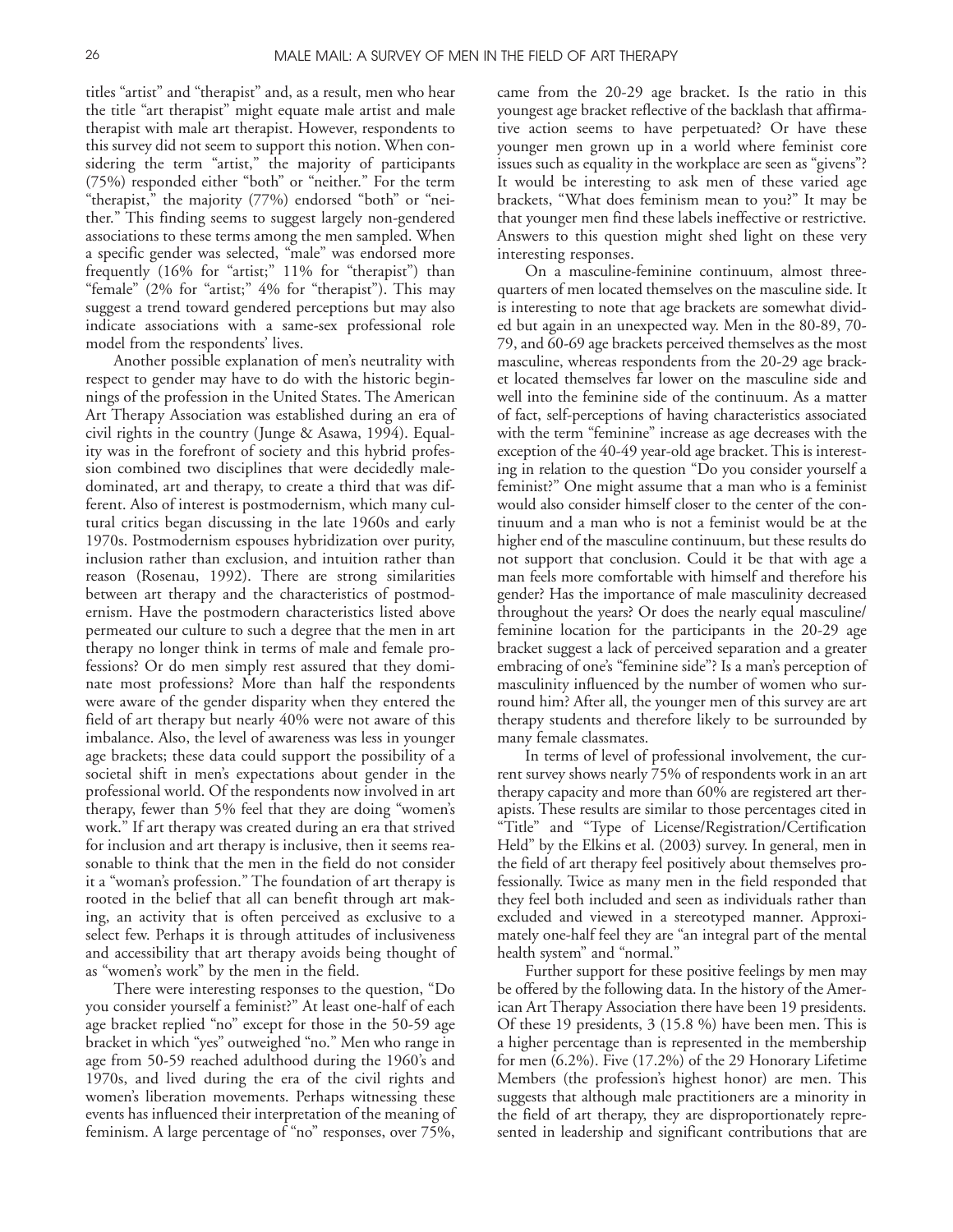# Conclusion

This survey was an attempt to understand how male art therapists perceive themselves in the field of art therapy. Some responses provide concrete data and other responses require speculation to determine trends or meaning. Follow up surveys and questions would clarify the more speculative aspects here and would certainly lead to a deeper understanding of men in the profession. If there is anything truly significant about this survey, it is the higher than typical response rate of nearly 50%. The response to the Male Mail survey signifies that many men in the field of art therapy are interested in the issues addressing gender, women, masculinity, and minority status.

#### References

- American Art Therapy Association. (2002). *American Art Therapy Association, Inc. 2002-2003 membership directory.* Mundelein, IL: American Art Therapy Association.
- Elkins, D. E., & Stovall, K. (2000). American Art Therapy Association, Inc.: 1998-1999 membership survey report. *Art Therapy: Journal of the American Art Therapy Association, 17*(1), 41-46.
- Elkins, D. E., Stovall, K., & Malchiodi, C. (2003). American Art Therapy Association, Inc.: 2001-2002 membership survey report. *Art Therapy: Journal of the American Art Therapy Association, 20*(1), 28-34.
- Gordon, R. A., & Manning, T. (1991). 1990-1991 membership survey report. *Art Therapy: Journal of the American Art Therapy Association, 8*(2), 20-29.
- Henriques, J., Holoway, W., Urwin, C., Venn, C., & Walkerdine, V. (1984). *Changing the subject: Psychology, social regulation, and subjectivity.* New York: Methuen.
- Hutcheon, L. (2002). The politics of postmodernism: Parody and history. *Cultural Critique, 5,* 179-208.
- Jones, D. L. (1983). An art therapist's personal record. *Art Therapy: Journal of the American Art Therapy Association 1*(1), 22-25.
- Junge, M. B., & Asawa, P. P. (1994). *The history of art therapy in the United States.* Mundelein, IL: American Art Therapy Association.
- La Brie, G., & Rosa, C. (1994). American Art Therapy Association, Inc. 1992-1993 membership survey report. *Art Therapy: Journal of the American Art Therapy Association, 11*(3), 206-213.
- Pearson, S. L., Walker, K. K., Martinek-Smith, M., Knapp, N. M., & Weaver, K. A. (1996). American Art Therapy Association, Inc. The results of the 1994-1995 membership survey. *Art Therapy: Journal of the Art American Art Therapy Association, 13*(2), 121-125
- Rauch, T. M., & Elkins, D. E. (1998). American Art Therapy Association, Inc.: 1996-1997 membership survey report. *Art Therapy: Journal of the American Art Therapy Association, 15*(3), 191-202.
- Robbins, A., & Sibley, L. B. (1976). *Creative art therapy.* New York: Brunner/Mazel.
- Rosenau, P. M. (1992). *Post-modernism and the social sciences: Insights, inroads, and intrusions.* Princeton, NJ: Princeton University Press.

|                                                                                                    |                                           |                                                             |    |                                                               |                 | Appendix<br>Survey for Men in the Field of Art Therapy*                                                                                                |    |    |    |          |  |
|----------------------------------------------------------------------------------------------------|-------------------------------------------|-------------------------------------------------------------|----|---------------------------------------------------------------|-----------------|--------------------------------------------------------------------------------------------------------------------------------------------------------|----|----|----|----------|--|
| 1.<br>a.<br>b.                                                                                     |                                           | When I entered the field of art therapy<br>Yes No Uncertain |    | If you answered "no" above, please answer b.                  |                 | I was aware of it as a field with a gender disparity Yes___ No___<br>If you had been aware of this gender disparity, would you have entered the field? |    |    |    |          |  |
| 2. Please place a mark indicating your self on the masculine-feminine continuum.<br>Mas. 100<br>3. | 80                                        | 60                                                          | 40 | 20<br>When I hear the titles "artist" or "therapist," I think |                 | 20                                                                                                                                                     | 40 | 60 | 80 | 100 Fem. |  |
| <b>Artist</b><br>Male<br>Female<br>Both<br>Neither                                                 | $\overline{\phantom{a}}$<br>$\frac{1}{1}$ |                                                             |    | <b>Therapist</b><br>Male<br>Female<br>Both<br>Neither         | $\frac{1}{100}$ |                                                                                                                                                        |    |    |    |          |  |

|                                             | Appendix |  |
|---------------------------------------------|----------|--|
| Survey for Men in the Field of Art Therapy* |          |  |